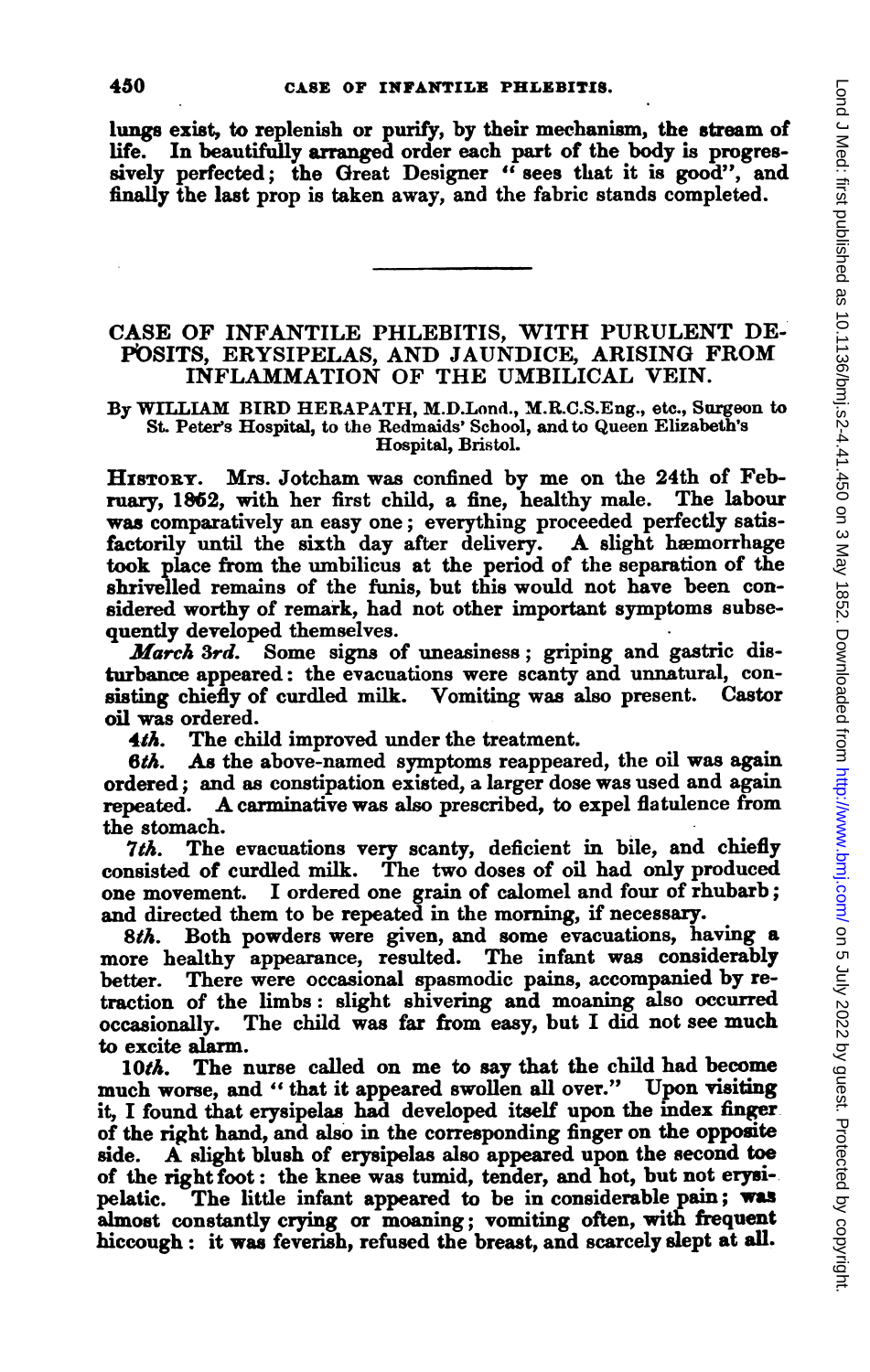The bowels were somewhat tumid, and presented a general tympanitic appearance. The umbilicus was perfectly sound and healthy: there was no hernia. <sup>I</sup> ordered an evaporating spirit lotion to be constantly applied to the inflamed and erysipelatous spots, and another dose of castor oil to be administered.

The occurrence of erysipelas in this case was entirely without any parent exciting cause, and at first was inexplicable. The mother apparent exciting cause, and at first was inexplicable. was in good health; the apartment was free from currents of air, in fact, warm, without being destitute of ventilation; the child had never been removed from it, and it had been carefully and attentively nursed. The appearance, however, of erysipelas, in some measure accounted for the other anomalous symptoms.

11th. The child was decidedly worse. The erysipelas extended upwards to the elbow on the left side; the fingers were considerably enlarged, and very red; there was a puffy swelling just about the right sterno-cleido-mastoid, very tender to the touch; icterus plainly exhibited itself, the conjunctiva were orange yellow, and the skin, where free from the erysipelatic blush, was generally yellow. This was not the case yesterday, but it came on during the night: the respiration was peculiarly hurried, short, and sometimes irregular, and sighing, but there were no cough or bronchitic rale; the pulse was rapid, fluttering, and weak; slight evidence of fluctuation was observed on the right finger.

In pondering over this strange combination of symptoms, the peculiar character of the erysipelas struck me: the rapid scattering of the disease, in fact, the co-existence of the erysipelas at various points of the system, appeared very marked; it had not that erratic disposition which that disease usually assumes. These, together with the manifest existence of pus about the finger joints, led me to imagine the entrance of pus into the system, whilst the presence of jaundice appeared to point to the liver as the chief part implicated; and it occurred to me that there was a general cause acting on the whole system, and I gradually came to the conclusion that phlebitis of the umbilical vein had produced a purulent fluid, which, entering the circulation, caused the peculiar combination of symptoms which rendered the case so interesting. <sup>I</sup> at once expressed my opinion to the parents and nurse, as to the nature of the case, as well as my conviction that the little patient would not survive; but in order to make an attempt to save it, iodine was applied freely over all the erysipelatous points. The lotion was ordered to be continued constantly; and a few grains of grey powder were prescribed, together with an anodyne aminative mixture, to be frequently administered in small doses.

12th. At two p.m., the patient was evidently much worse, and was sinking rapidly. The erysipelatous redness had disappeared, giving place to a dingy purple, or livid colour. The icterus had increased in intensity: the temperature of the surface had much decreased, and the extremities were cold; respiration was becoming embarrassed, very irregular, gasping, and accompanied by a mucous rattle, whilst themental faculties were wrapped up in a decided coma, and the eyes were glazed and open. Occasionally the child would partially arouse itself and moan piteously, but it was not sensible to external impressions of light or sound. The hiccough had become very frequent; and the pulse

29'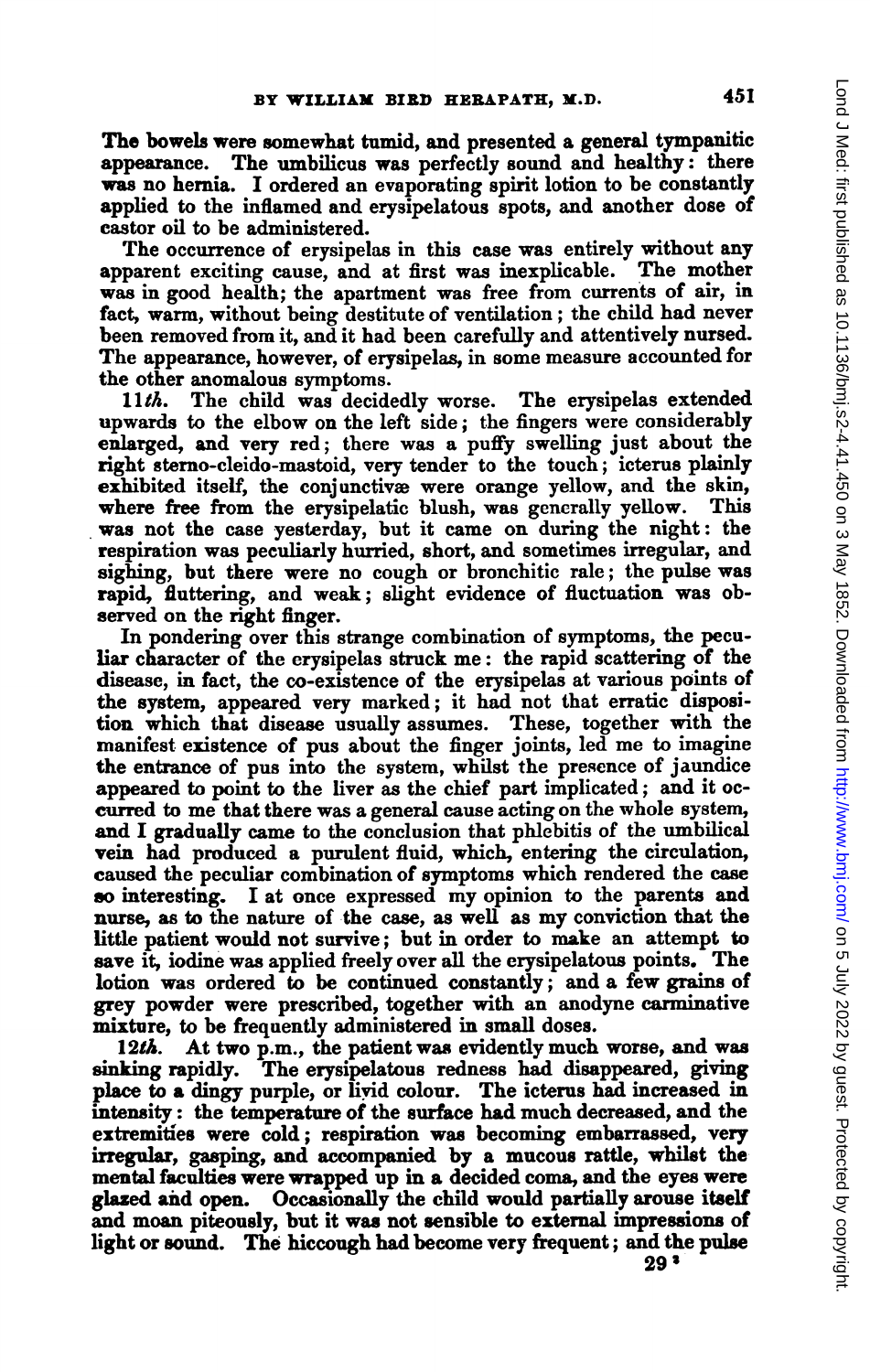scarcely perceptible from its debility, and also very rapid. Occasionally the colour of the infant would undergo a considerable change, the countenance becoming suffused with a livid purple, around the eyes and mouth being of a deeper tint. These symptoms gradually increased in severity, the respiration becoming still more embarrassed, and at length about eight p.m. it expired, in slight convulsions. Having represented the extraordinary nature of the case to the parents, they kindly consented to a *post-mortem* examination, at which my friend Mr. Parsons (to whom <sup>I</sup> had stated the nature of the diagnosis formed) was present.

13th. POST-MORTEM ExAMINATION. The whole surface of the body was of a deep orange yellow colour; also the conjunctivæ. Collections of pus existed at all the erysipelatous points: about three drachms escaped upon making a puncture with a scalpel upon the inside of the right knee. At the second joint of the left index finger a similar puncture was also made, and a teaspoonful of thick yellow pus escaped. It was beneath the integuments only, and not in the joints, in either case. About two or three drops issued upon incising About two or three drops issued upon incising. the toes, in the same way. Upon cutting through the integuments at the usual position for examination, a purulent deposit was opened at the clavicular articulation on the right side. This was superficial, being situated beneath the layers of fascia underneath the platysma, myoides, and between the sternal and clavicular attachments of the sterno-cleido-mastoid. It did not appear to be in any distinct sac, but below it was bounded by the junction of the fascia to the clavicle; above, the probe would pass easily in the direction of the muscle, and pus had evidently taken the same course. About two drachms of pus were found in this situation. The umbilicus was perfect, and the cicatrix The umbilicus was perfect, and the cicatrix sound; the umbilical vein was large, and rounded. Upon cutting it across, within the integuments, it was found to be pervious through its whole length, and filled with a curdy purulent fluid, which became more purulent as the vein was traced backwards to the liver. were not any purulent deposits in this viscus, but it was everywhere congested and of an uniform colour. The gall-bladder contained merely a few drachms of transparent, colourless, viscid mucus; its duct appeared impervious from some cause. Upon tracing the hepatic branches of the vena porta, they were found to contain pus, even to some of their smaller subdivisions, both in the right and left lobes. These appearances, however, were not general. Two main branches and their ramusculi were principally thus diseased; one on the right, and the other on the left. The greatest portion of the pus had found The greatest portion of the pus had found its way to the right auricle through the vena cava ascendens, which of course is but a continuation of the trunk of the umbilical vein. Some slight coagula were found in the auricle and ventricle. The pulmonary<br>artery was obstructed by tolerably firm coagula. The lungs were carartery was obstructed by tolerably firm coagula. nified, but of a more florid colour than from hepatisation, and appeared to resemble the lungs of an infant still-born. well as one of the superior, were solid and did not crepitate; the other lobes were crepitant, but congested; no purulent deposits, however, were found, although carefully sought for. The foramen ovale was were found, although carefully sought for. The foramen ovale was<br>still pervious, although it had progressed towards obliteration. The still pervious, although it had progressed towards obliteration. opening was bounded by two curved margins, the superior being more